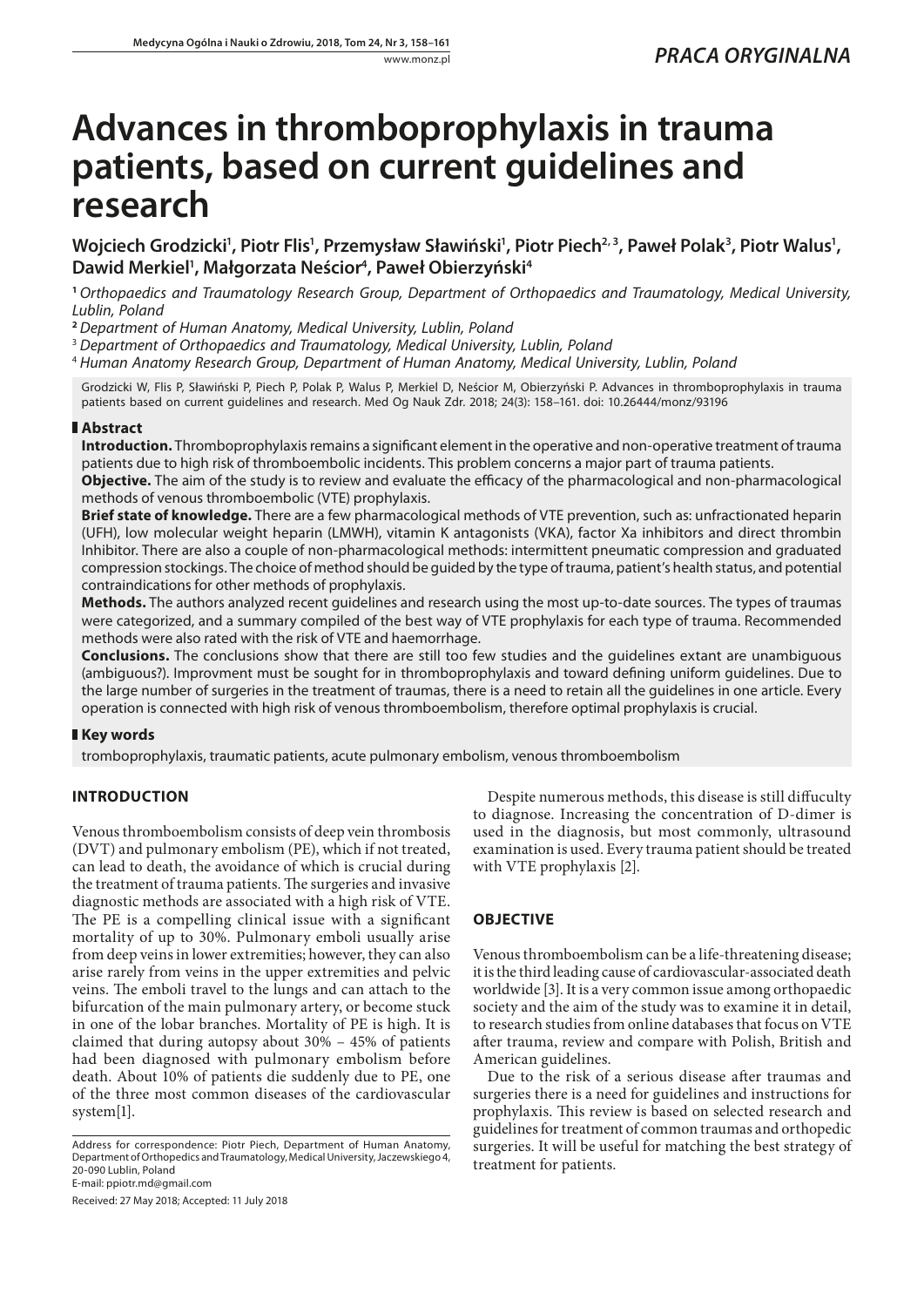Wojciech Grodzicki, Piotr Flis, Przemysław Sławiński, Piotr Piech, Paweł Polak, Piotr Walus et al. Advances in thromboprophylaxis in trauma patients, based on current..

#### **BRIEF STATE OF KNOWLEDGE**

**Risk factors. O**ver 160 years ago, Rudolf Virchow, a German physician, identified 3 main factors that increase the risk of VTE: venous stasis, changes in blood composition, and endothelium injury that can induce a hypercoagulable state. Although these factors are crucial, they are not the only ones responsible for VTE. It is a well-known fact that immobility, surgeries, bacteraemia, pregnancy, the postpartum period, hormone therapy, varices, dehydration, obesity, age over 40 and thrombophilia are also further risks of VTE [4]. Other studies also add cancer history, inflammatory bowel disease, rheumatic diseases, heart failure, injury, surgery and transfusions of RBC [5]. Many of the aforementioned factors are connected with trauma (immobility, surgeries, bacteraemia) and cause concern among orthopedists. Therefore, knowing these factors, it is essential to choose the best methods of TPX (thromboprophylaxis), either mechanical or pharmacologic, or both at the same time.

There are 3 broad categories of factors which lead to the creation of a blood clot: hypercoagulability, haemodynamic changes, endothelial injury/dysfunction. The most important for orthopedics are haemodynamic changes due to prolonged immobility. Long treatment in a hospital and recovery sometimes demand immobility and being in one position for a long period of time. A few mechanisms lead to platelet activation, which is needed to form a blood clot: connection with exposed collagen and tissue factor encryption, after which a cascade of processes leads to clot formation. This can be achieved through intrinsic and extrinsic pathways of coagulation which is essential to inhibit those processes and prevent excessive formation of blood clots, without causing massive haemorrhages. For this reason, urgent research should be undertaken of this important issue.

**Mechanical thromboprophylaxis.** Mechanical TPX reduces stasis of the blood in the deep venous system by increasing the blood flow, and the return of the blood to the right ventricle. Pooling of the blood is not the only problem that mechanical TPX lowers, it also reduces microvascular damage of the veins caused by stretching of stasis of the blood in the deep venous system. Mechanical TPX includes anti-embolism stockings (AES), foot impulsed technology (FIT), and intermittent pneumatic compression (IPC). The biggest advantage of using mechanical prophylaxis is the lack of influence on the process of coagulation. Therefore, there is no increased risk of bleeding. However, there are disadvantages, including the high cost, poor compliance, and most importantly, lower efficacy than pharmacological methods. Thus, it is crucial to be well-versed in the patient's history if mechanical TPX is to be applied.

**Pharmacological thromboprophylaxis.** Pharmacological TPX consists of unfractionated heparin (UFH), low molecular weight heparin (LMWH), vitamin K antagonists (VKA), factor Xa inhibitors and direct thrombin inhibitor. There are also pros and cons for using pharmacological TPX. These pharmaceuticals factors interfere with the process of coagulation, thus they can cause bleedings, which are the main disadvantage of this method. However there are ways to properly verify and administer those medicaments. Fortunately, pharmacological TPX has many advantages that make this method the most commonly used one.

These advantages are efficacy and sufficient compliance, as opposed to compliance in mechanical prophylaxis. UFH is a naturally present anticoagulant which is produced by basophils and mast cells. Unfractionated heparin has limited bioavailability, variable anticoagulant effect, and highly variable anticoagulant response[6]. Thus, according to ACCP guidelines, UFH should not be used alone as TPX in trauma patients[7]. LMWHs are obtained by fractionation or depolymerisation of heparin. Low molecular weight heparins inhibit coagulation enzymes by activating antithrombin. Antithrombin stops coagulation by inhibiting factor Xa, thrombin and also by promoting fibrinolysis through inhibiting PAI-1 (Platelet Activator Inhibitor-1). LMWHs are the most commonly used thromboprophylactic pharmaceuticals due to their reduced protein binding, greater bioavailability and dose-independent clearance which makes LMWHs more predictable without the need of laboratory monitoring[8]. Because of the aforementioned properties, LMWHs are the most effective and widely-used methods of pharmacological thromboprophylaxis. Vitamin K antagonists, such as warfarin, inhibit the synthesis of clotting factors X, IX, VII and II, thereby stopping the coagulation. VKA have been known for their delayed onset of action, many drug and food interactions, variable anticoagulant effect, problematic reversal, potential, and most importantly, they require laboratory monitoring. That is why, comparied with LMWHs, they are not so commonly and widely used [2].

#### **THROMBOPROPHYLAXIS IN PARTICULAR TYPES OF TRAUMAS**

**Pelvic fractures.** Fractures of pelvis are associated with a high risk of VTE. They are ratred at '5' on the Capriani scale (grade 5 and above indicate a high-risk of VTE). Such trauma patients require thromboprophylaxis which should be administered immediately after the injury. In some cases, it can be delayed because of the risk of haemorrhage. An early implementation of DVT prophylaxis in trauma patients is safe and it decreases the risk of DVT[9]. Every case needs to be treated individually. Patients with at high risk should be treated with a low dose UFH. The treatment should be started before the surgery and continued afterwards. A low dose UFH is preferred to other classes of drugs due to a lower risk level of HIT, and because of an easy way of administration. An alternative option is fondaparinux. VKA are not commonly used b ecause their use is difficult and ineffective, due to delayed time of drug reaction, many interactions and lower effectiveness than a low dose UFH. Warfarin is an exception. It can be used in some cases, for instance, acute traumas, patients without any other surgeries planned in the near future, and patients with rehabilitation not shorter than 14 days [10]. Adding mechanical methods can improve the effectiveness of pharmacological treatment, and is most useful in patients with a high risk of VTE. Patients with haemorrhage and with contraindications to pharmacological prophylaxis can be treated only with mechanical methods  $[4, 5, 11]$ .

**Femoral fractures.** Patients with proximal femoral fracture are highly exposed to DVT (46–60%) and fatal pulmonary embolism (2.5–7.5%). The risk lingers for up to 2–3 months after surgery despite using TPX, and joint risk of death within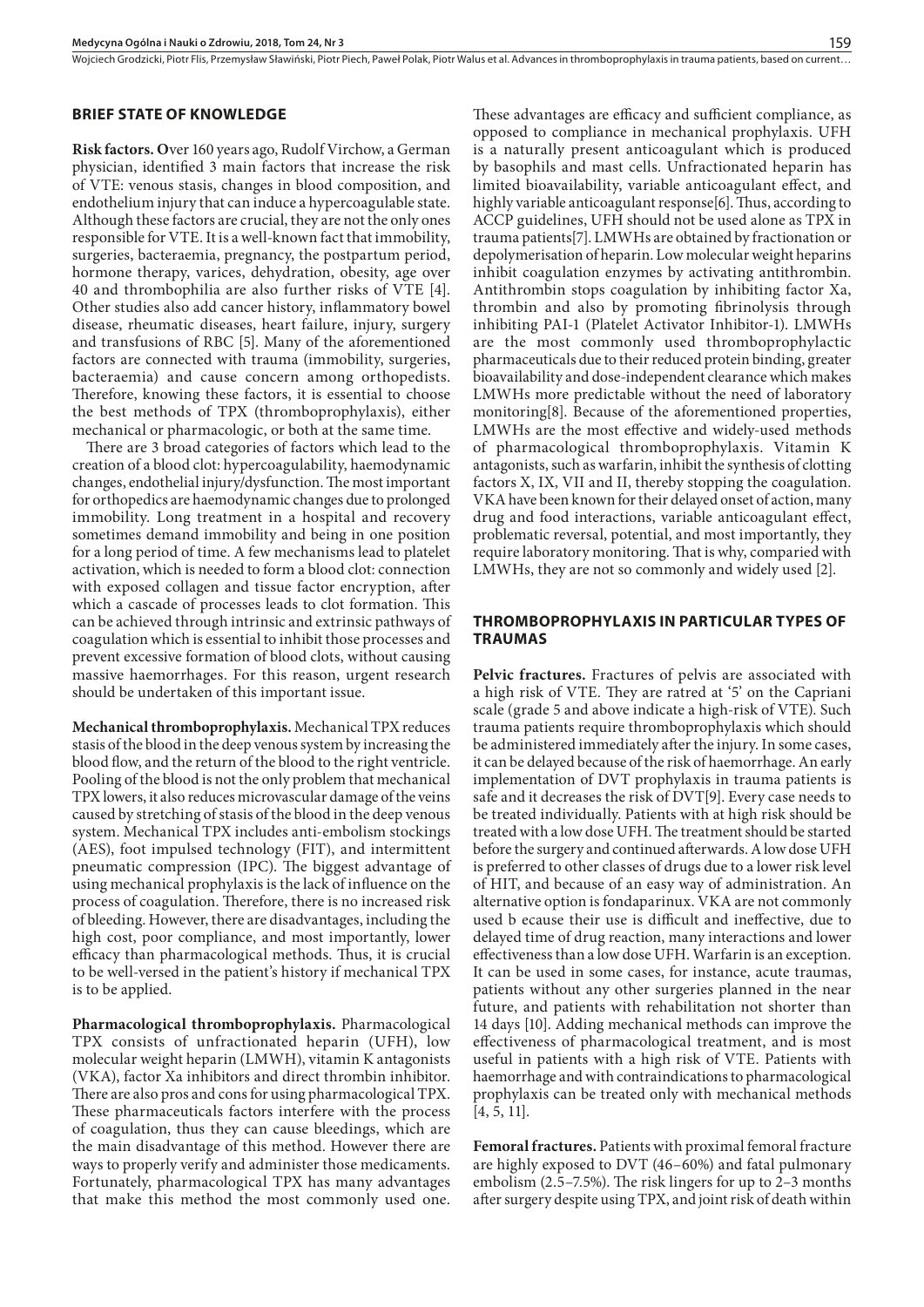Woiciech Grodzicki, Piotr Flis, Przemysław Sławiński, Piotr Piech, Paweł Polak, Piotr Walus et al. Advances in thromboprophylaxis in trauma patients, based on current..

3 months is as high as 13% [5]. Research has shown that 4.8–40% of trauma patients who did not use TPX, developed DVT symptoms [12]. This is the reason why appropriate thromboprophylaxis in that sort of trauma is crucial, and all patients with femoral fractures should take TPX. Of of all possible methods of pharmacological TPX, the most effective is LMWH because of its quick onset of action and short halflife. According to Tomkowski and Witold, et al., using LMWH is a class A recommendation, while UFH and fondaparinux belong to class B recommendation. Applying mechanical thromboprophylaxis, such as antiembolism stockings (AES), foot impulsed technology (FIT), intermittent pneumatic compression (IPC) should be considered when there are contraindications to using pharmacological TPX (B class recommendation)[4]. If an immediate surgical treatment is not possible, pharmacological or mechanical TPX should be applied as soon as a fracture is diagnosed. According to ACCP recommendations from 2012, prophylaxis should be applied earlier than 12 hours before surgery and 12 hours after surgery at the earliest; this is very important in acute traumas and demands for immediate surgery. Prophylaxis should last for a minimum of 10–14 days[12].

**Other lower limb traumas.** Plaster splints and plaster casts are often used to treat lower limb injuries, thus it is related to immobilization and leads to higher risk of VTE. The main complication after foot and ankle trauma is DVT, which happens to 1 in 250 patients[13]. In the cohort study by Jose A. Blanco et al., VTE occurs in 35% of foot and ankle injuries, and in 4.8% of tendo-achillis (TA) ruptures occur. The 1% of patients treated for TA rupture was classified as being at high risk of VTE and were given LMWH TPX, of whom 33% developed a VTE event [14]. According to NICE (National Institute for Health and Care Excellence) 2010 guidelines, pharmacological methods should be considered after individual conversation with a patient[15]. Whereas ACCP guidelines show that VTE prophylaxis should not be used among this group of patients, which is also confirmed in study by Jitendra Mangwani et al. [7, 16]. The Polish Consensus Statement 2017 also does not recommend applying VTE prophylaxis to injured patients who are immobilized by plaster splints and casts (class C recommendation). VTE prophylaxis should be introduced for patients with a moderate and high risk of VTE occurence. LMWH should be used in the case of a lower limb trauma, if the patients are treated by immobilizing a limb in plaster casts or splints, during the immobilization, and after 5–7 days.

**Spine trauma.** The risk of VTE in patients who are operated as a result of an isolated spine trauma may reach even 10.8% without TPX and 2.1% with TPX applied [17]. According to Eskildsen, the risk of VTE is less after spine trauma surgery than after endoprosthetic replacements[18, 19]. NICE guidelines recommend using mechanical methods of VTE prophylaxis in patients after admission, and if they are not receiving any permanent pharmacological prophylaxis nor are in a VTE risk group. As reported by NICE guidelines, pharmacological methods (UFH, LMWH) should be applied to patients with a low risk of bleeding regarding individual risk factors. The therapy should be continued throughout the immobility period (usually 5–7 days)[15]. A study by Sharpe et al. proved that preoperative prophylaxis decreases the risk of PE, and with a low risk of bleeding [20].

#### **CONCLUSIONS**

The presented results of analysis unequivocally show that VTE is a serious and dangerous problem connected with trauma patients. The authors have made a summary of the latest, possible and available research and guidelines which can be helpful during making therapeutic decisions and planning a strategy or methods of treatment. The risk of VTE in patients after trauma is high and is related with dangerous and life-threatening complications. If this disease is left untreated, it will lead to serious complications, such as pulmonary embolism (PE). PE is the result of the narrowing or occlusion of the pulmonary artery or its branches by thrombotic material which most often originate from the deep veins of the lower limbs or pelvis. Untreated, PE develops life-threatening symptoms. and is especially dangerous for elderly patients. Due to the high risk of trauma in elderly patients because of a lot of fractures, there is a need to take special care of this group of patients.

Sometimes, diagnosing PE is hard due to a lack of specific marker and non- specific symptoms; therefore, it is very important to carefully choose the right prophylactic method. Due to different types of traumas, condition and age of patients, there are different guidelines for prophylaxis. There is no ideal prophylaxis of VTE. This results in a serious necessity to conduct new research and define uniform guidelines. This disease can induce serious results, so each case needs to be individually treated. Due to the high risk of haemorrhage, especially in pelvic traumas, treatment is delayed. Some research has shown that early implementation of DVT prophylaxis is safe and decreases the risk of DVT [9]. This issue needs more research and guidelines based on the research. Non- operative traumas, especially pelvic fractures, demand clear guidelines, but owadays there are no treatment strategies strictly dedicated to them. The literature focuses on individual groups of drugs rather than on a more holistic view, like types of traumas or how to merge different ways of treatment.

Another problem which doctors have to face are patients who suffer from comorbidities, such as atrial fibrillation. In such cases, treatment should be consulted with other specialists, for instance, with a cardiologist. People with other diseases are common in society, especially elderly patients. Sometimes this group of society suffers from varicose veins, which leads to DVT. The treatment for them must be carefully matched due to taking antithrombotic drugs in the past and at present. They should be carefully taken care of during the treatment. Starting the prophylaxis before a surgery is important to achieve a therapeutic goal. Judgment of the appropriate moment to get started is sometimes challenging, and depends on the type of trauma, patient's health, risk of VTE and haemorrhage, and the type of drug which is planned to be used. The group of aged patients is connected with the high risk of VTE after traumas due to the necessity of longer immobilization. They demand special care.

Progress in pharmaceutical science provides has provided new groups of drugs, e.g rivaroxaban, and there is a possibility thatin the future it will be used in VTE prophylaxis. Mechanical methods of treatment should also be taken into consideration although these methods are often underappreciated. In the future, these devices will be more efficient and it is possible that their use will be standard in VTE prophylaxis.